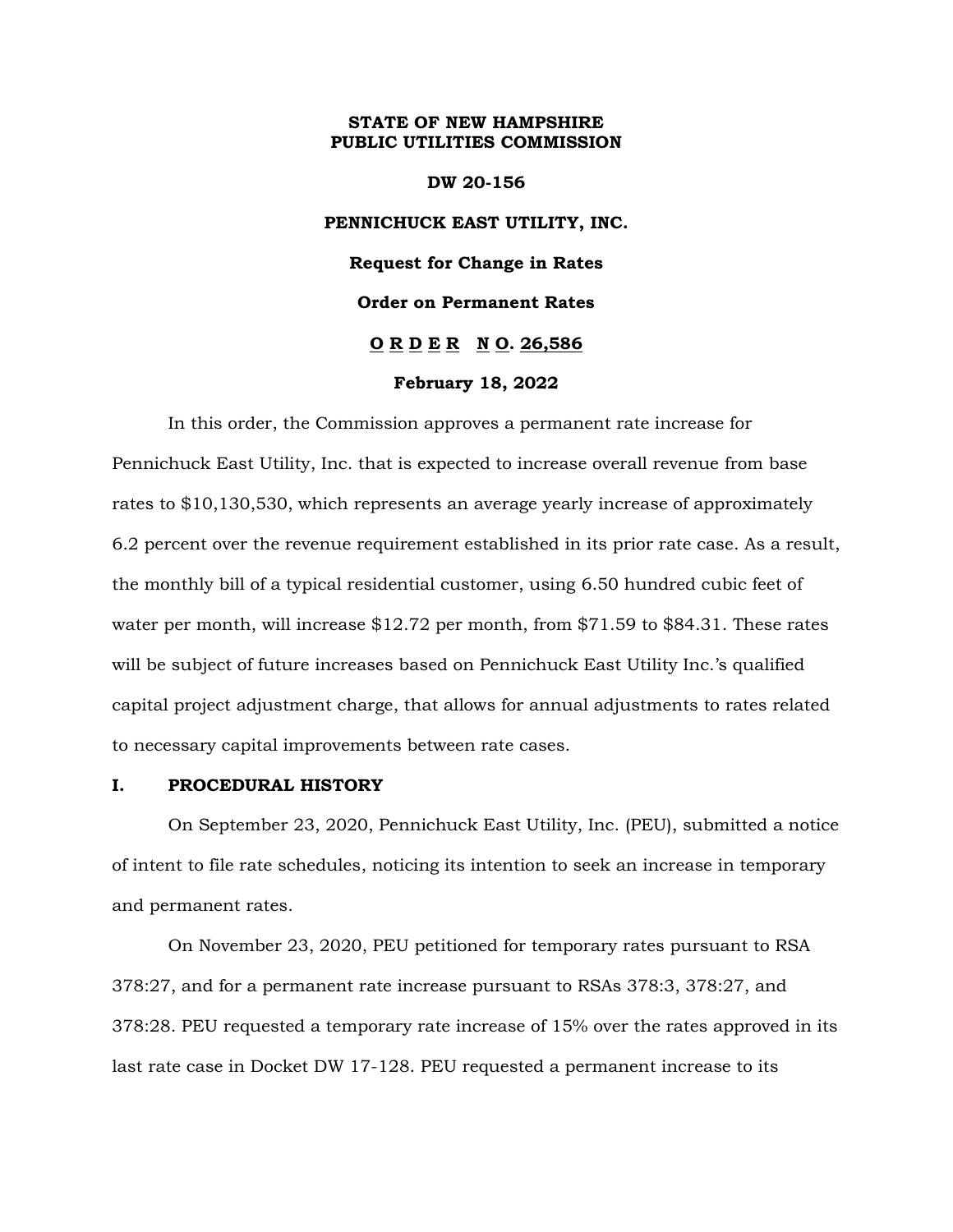annual gross operating revenues of approximately \$1,896,331, or 21.05 percent, for effect December 24, 2020. PEU also sought modifications to its ratemaking structure.

On December 17, 2020, the Commission issued Order No. 26,436, which suspended PEU's proposed tariff and scheduled a prehearing conference for January 27, 2021.

On April 27, 2021, PEU filed a settlement agreement on temporary rates entered into by then Staff of the Commission, now the Department of Energy (Energy). A hearing was held on May 10, 2021. On August 16, 2021, the Commission issued Order No. 26,508 approving the settlement agreement on temporary rates and establishing temporary rates 14.03 percent above existing rates for all PEU customers, net of its existing QCPAC surcharge and conditioned on the withdrawal of its requested QCPAC surcharge increase requested in Docket DW 20-019, resulting in an effective increase of 11.05 percent increase effective for service rendered on and after December 24, 2020. In addition, the NCCRS rates were also reduced under the terms of the temporary rates settlement agreement.

On October 27, 2021, the Towns of Litchfield and Londonderry pre-filed the direct testimony of David F. Russell, addressing PEU's rate design and cost-of-service study, and recommending changes to PEU's rate design to reduce cross subsidization between fire protection and other water service customers.

On December 9, 2021, PEU filed a settlement agreement on permanent rates (Settlement Agreement), which was entered into by PEU, the New Hampshire Department of Energy (Energy), the Town of Litchfield, the Town of Londonderry, Richard M. Husband, the Office of the Consumer Advocate (OCA), and Andrew D. Myers (together, the "Settling Parties"). The Commission held a hearing on permanent rates on December 15, 2021.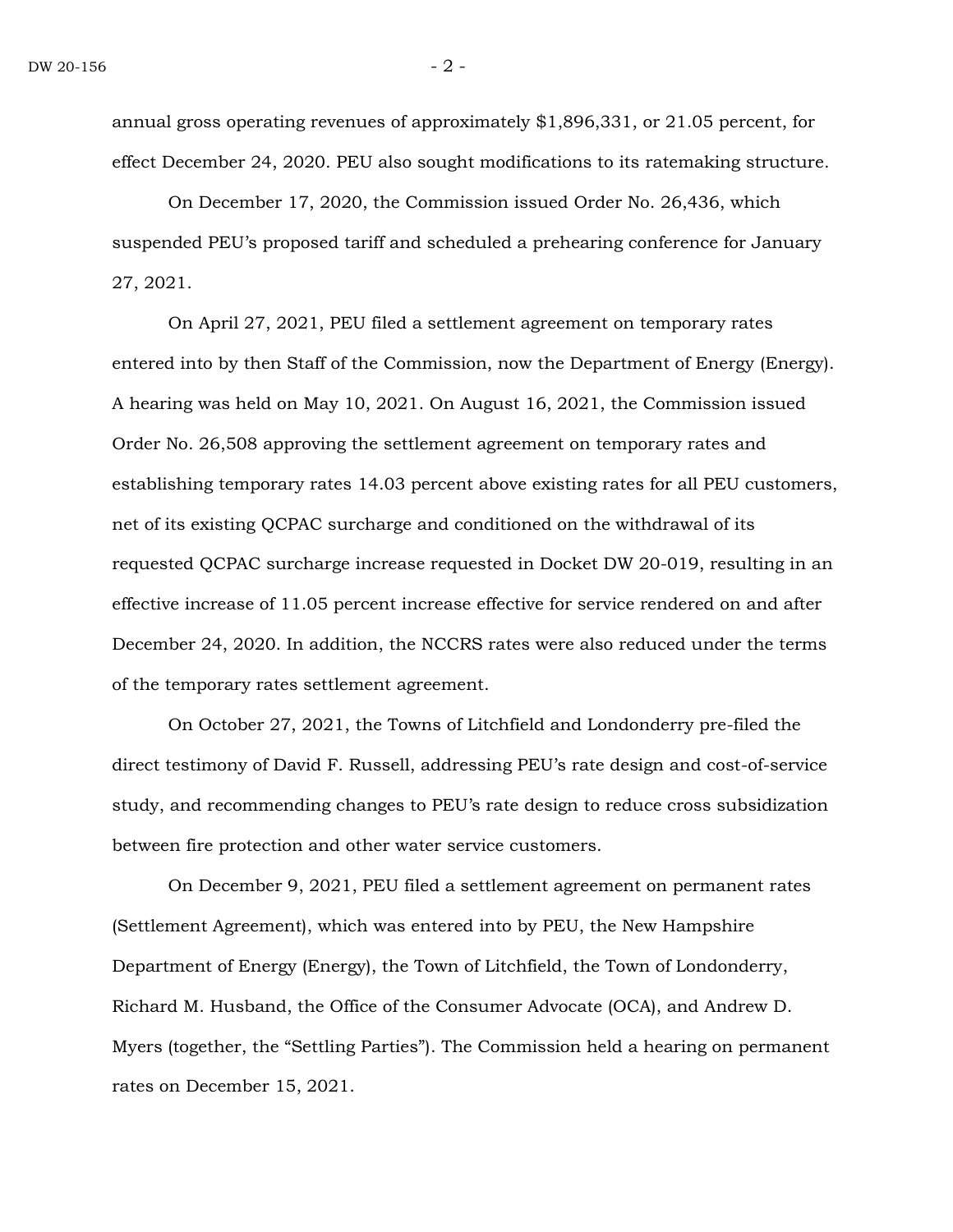The petition and subsequent docket filings, other than any information for which confidential treatment is requested of or granted by the Commission, are posted at [https://www.puc.nh.gov/Regulatory/Docketbk/2020/20-156.html.](https://www.puc.nh.gov/Regulatory/Docketbk/2020/20-156.html)

#### **II. BACKGROUND**

PEU is a public water utility serving approximately 8,250 customers over a diverse geographic region, including the municipalities of Atkinson, Barnstead, Bow, Chester, Conway, Derry Exeter, Hooksett, Lee, Litchfield, Londonderry, Middleton, Pelham, Plaistow, Raymond, Sandown, Tilton, Weare, and Windham.

PEU is a wholly owned by Pennichuck Corporation, which, in turn, is wholly owned by the City of Nashua. As a municipally owned public utility, PEU is restricted from paying dividends to its sole shareholder and instead finances its operations entirely based on debt issuances. Because of its inability to access the equity markets, PEU cannot seek traditional equity-based rates of return. Therefore, modifications to the traditional rate-setting method were required and PEU's rate structure is intended to ensure it will charge rates sufficient to meet its operating requirements, to satisfy its apportioned share of debt service responsibility from City Acquisition Bonds, and to pay its debt service obligations from borrowings to finance their capital needs.

PEU's ratemaking structure was established in *Joint Petition of City of Nashua*, Order No. 25,292 (November 23, 2011), and subsequently refined in *Pennichuck East Utility, Inc.*, Order No. 25,696 (July 25, 2014) and *Pennichuck East Utility, Inc.*, Order No. 26,179 (October 4, 2018). PEU's ratemaking structure includes a city bond fixed revenue requirement (CBFRR); an operating expense revenue requirement (OERR), consisting of material and non-material sub-components (MOERR and NOERR); a debt service revenue requirement (DSRR), consisting of debt service and over-cover for debt service sub-components (DSRR-1.0 and DSRR-0.1); rate stabilization funds (RSF); a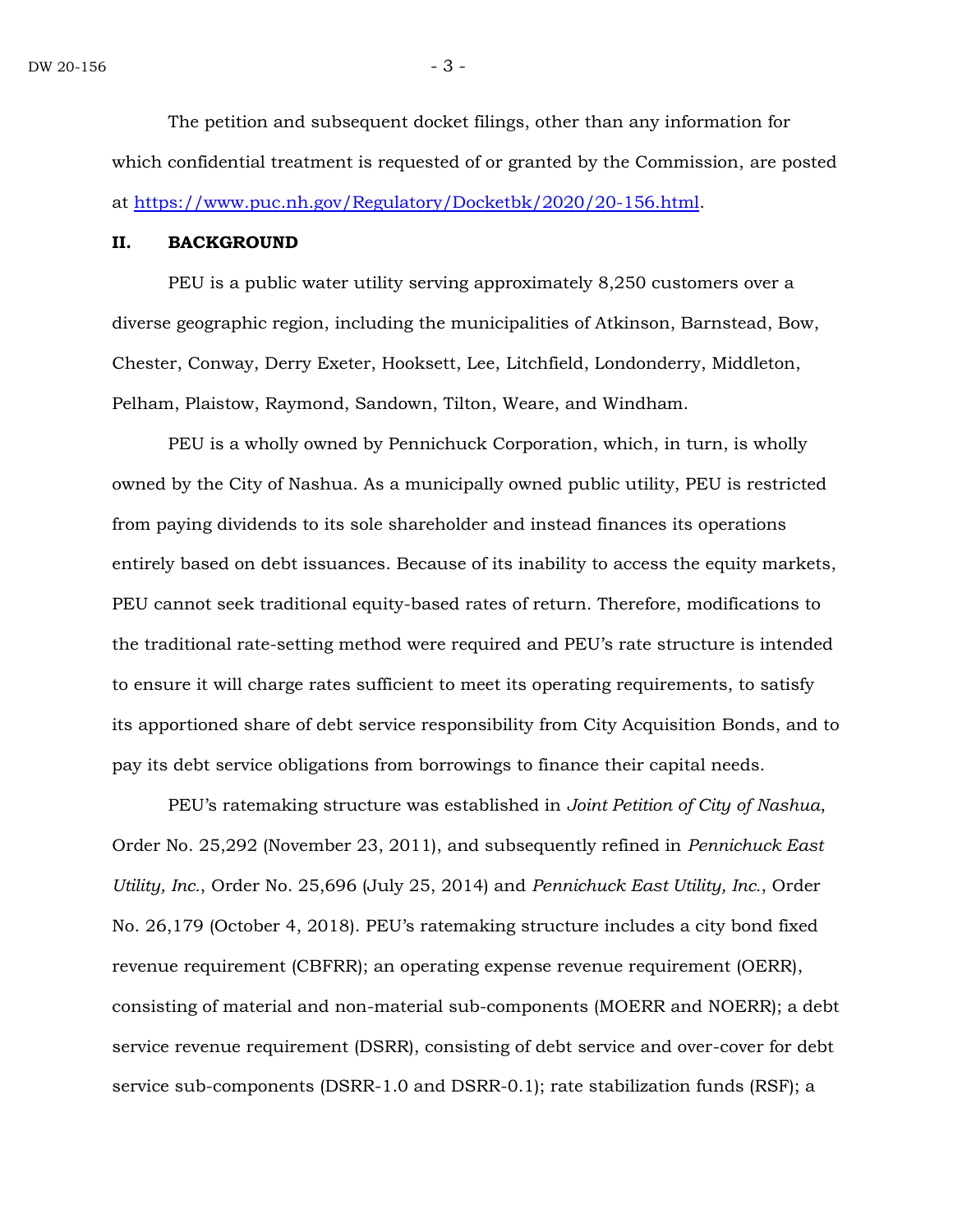qualified capital project adjustment charge (QCPAC), that is subject to annual increases; north country capital recovery surcharges (NCCRS), applicable to a subset of customers receiving service from certain water systems Barnstead, Middleton, and North Conway; and a revenue requirement calculation based on five years of data to limit the influence of abnormal weather impacts. These mechanisms are similar to the ratemaking structures approved for Pennichuck Corporation's other regulated utilities, Pennichuck Water Works (PWW) and Pittsfield Aqueduct Company (PAC), and are designed to: (1) enable PEU to contribute its apportioned share of the debt service from city acquisition bonds; (2) provide PEU with a method to meet its other debt service requirements; and (3) enable PEU to provide safe and reliable service at the lowest possible rates by improving its ability to access credit markets.

#### **III. SUMMARY OF SETTLEMENT AGREEMENT**

The Settling Parties support the rates and methodologies contained in the Settlement Agreement. The proposed methodologies are similar to those described in PWW and PAC's most recent rate cases. *See Pennichuck Water Works, Inc.*, Order No. 26,070 (November 7, 2017); *Pittsfield Aqueduct Company, Inc.*, Order No. 26,544 (November 9, 2021).

#### **A. Revenue Requirement, Permanent Rates, Recoupment, and Rate Case Expenses**

The Settlement Agreement provides for a total revenue requirement for PEU in the amount of \$10,339,633, including \$10,130,530 from base rates, \$178,915 in NCCRS revenues, and \$30,188 in Other Operating Revenues. This revenue requirement represents a 16.79 percent increase in PEU's pro forma test year revenues from water sales of \$8,674,186, or an increase of \$1,456,344. The Settlement Agreement allocates the proposed revenue increase based on an updated Cost-of-Service Study (Exh. 13), with changes to allocation of the revenue requirement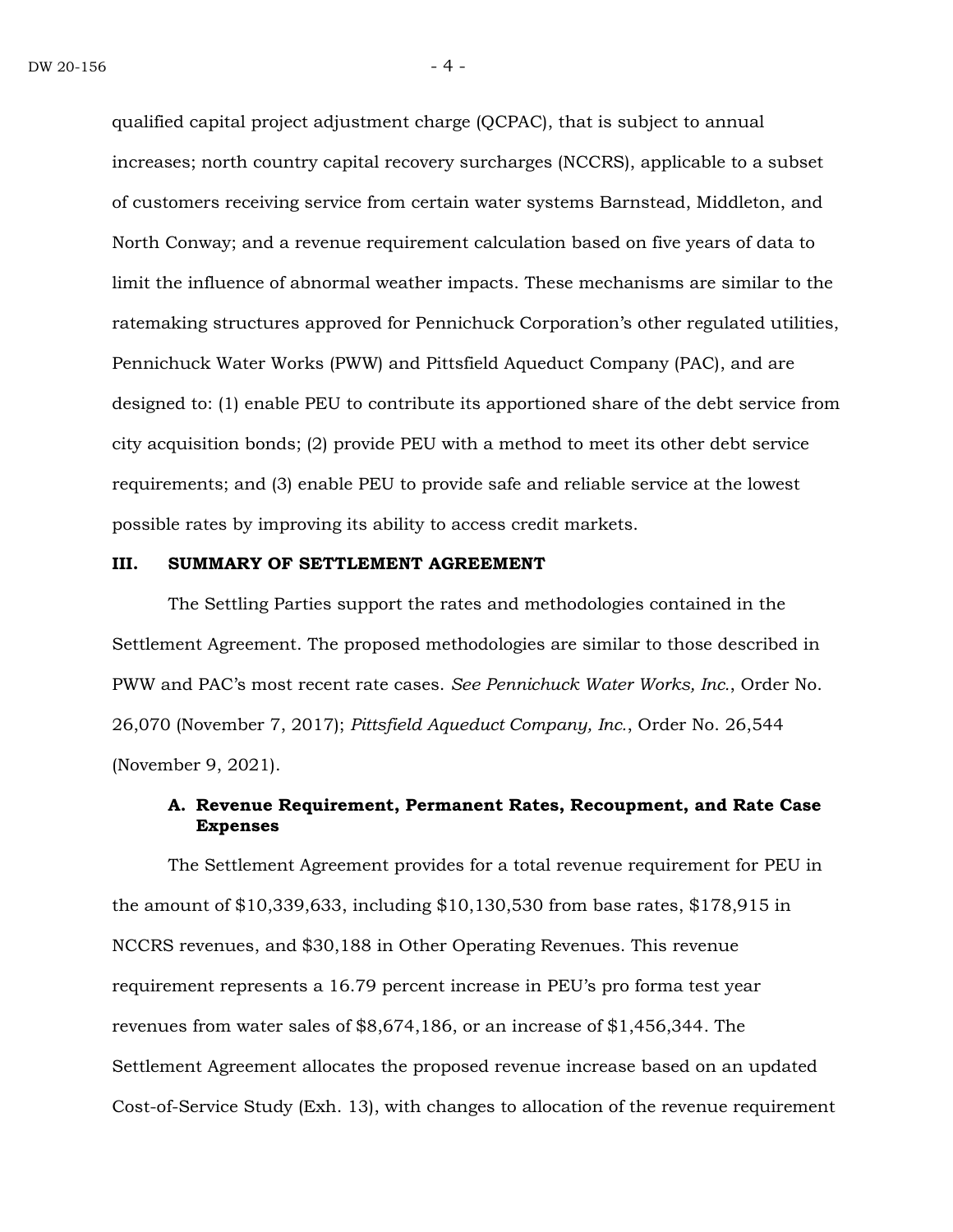ranging from a decrease of 9.73 percent to an increase of 24.42 percent for certain fire hydrant rates. For average residential customers using 6.50 hundred cubic feet of water each month, the average bill will increase by \$12.72 per month, from \$71.59 to \$84.31. For residential customers subject to the NCCRS using 3.45 ccf of water each month will, the average bill will increase by between \$6.96 and \$7.22 per month. This increase will be effective on a service-rendered basis as of December 24, 2020.

In addition, the Settlement Agreement<sup>1</sup> contains a provision recommending that, based on Energy's recommendation in Docket DW 20-019, that the Commission find PEU's 2019 QCPAC qualifying capital projects to be prudent, used and useful.

Under the terms of the Settlement Agreement, PEU agrees to file for Commission review and approval a calculation of the temporary-permanent rate recoupment, and a recommendation of an appropriate surcharge to be applied to customer bills, within 30 days of the issuance of a Commission order authorizing permanent rates in this proceeding. The Settling Parties agreed that PEU should recover reasonable rate case expenses. Under the terms of the Settlement Agreement, PEU agrees to file its request for recovery of rate case expenses consistent with the requirements of NH Code Admin. R. Puc Ch. 1900 within 30 days of the issuance of a Commission order authorizing permanent rates in this proceeding. The Settling Parties agreed that each settling party would have the opportunity to review and make recommendations to the Commission on the Company's recommended recoupment and rate case expenses surcharges.

<sup>&</sup>lt;sup>1</sup> With reference to the PEU's 2019 QCPAC qualifying capital projects, the Settling Parties do not include the Town of Litchfield, the Town of Londonderry, or Mr. Husband; these parties neither supported nor objected to the Settlement Agreement's provision on that issue.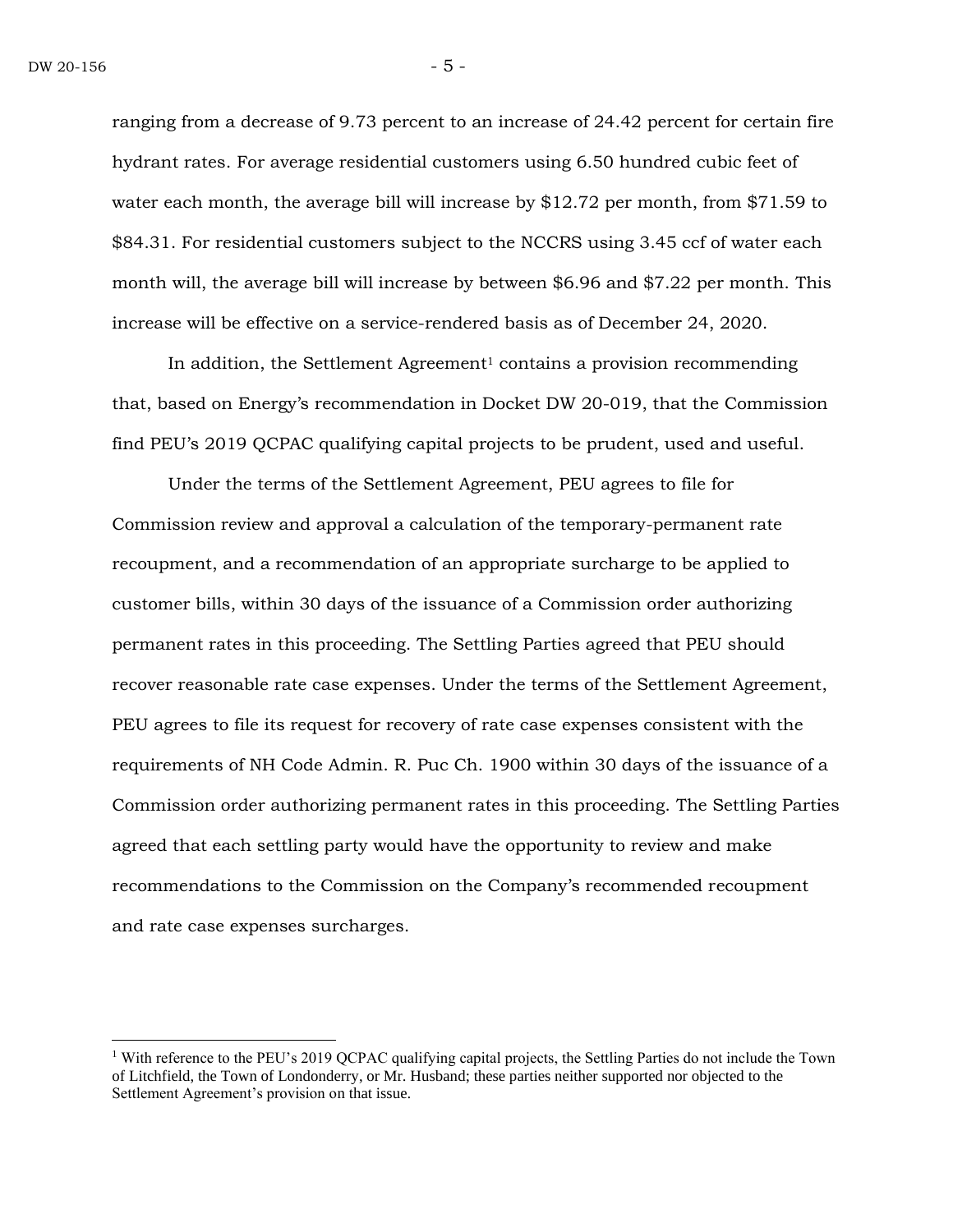#### **B. Modifications to Ratemaking Structure**

The Settlement Agreement allows PEU to establish a material operating expense factor (MOEF) of 4 percent that shall work in a similar manner to the DSRR-0.1 factor, providing percentage factor to over-cover PEU's MOERR less amortization expense, included in the OERR.

The Settlement Agreement also contains a provision allowing PEU to exclude "atypical" years from the calculation of its 5-year trailing averages for test year revenues.

The Settlement Agreement contains a provision allowing actual cash expenditures associated with the New Hampshire Business Enterprise Tax to be included in the MOERR component of PEU's revenue requirement.

The Settlement Agreement contains a provision re-prioritizing the use of the DSRR-0.1 account to fund the cost of PEU's deferred assets that do not qualify for debt financing, replenish PEU's RSF fund balances to their fully approved imprest values, and fund PEU's capital improvements as previously authorized in DW 17-128.

The Settlement Agreement contains a provision allowing PEU to recover debt issuance costs from identified government low interest loan programs through the NOERR account.

Under the terms of the Settlement Agreement, the imprest values of the CBFRR-RSF, MOERR-RSF, and DSRR-1.0-RSF accounts will be re-established at as authorized in DW 17-128 through proceeds from the financing authorized by the Commission in Order No. 26,538 (October 29, 2021).

#### **C. Reporting Requirements**

The settling parties agree and recommend that PEU shall file monthly, semiannual, and annual reports, in addition to the reporting otherwise required by statute,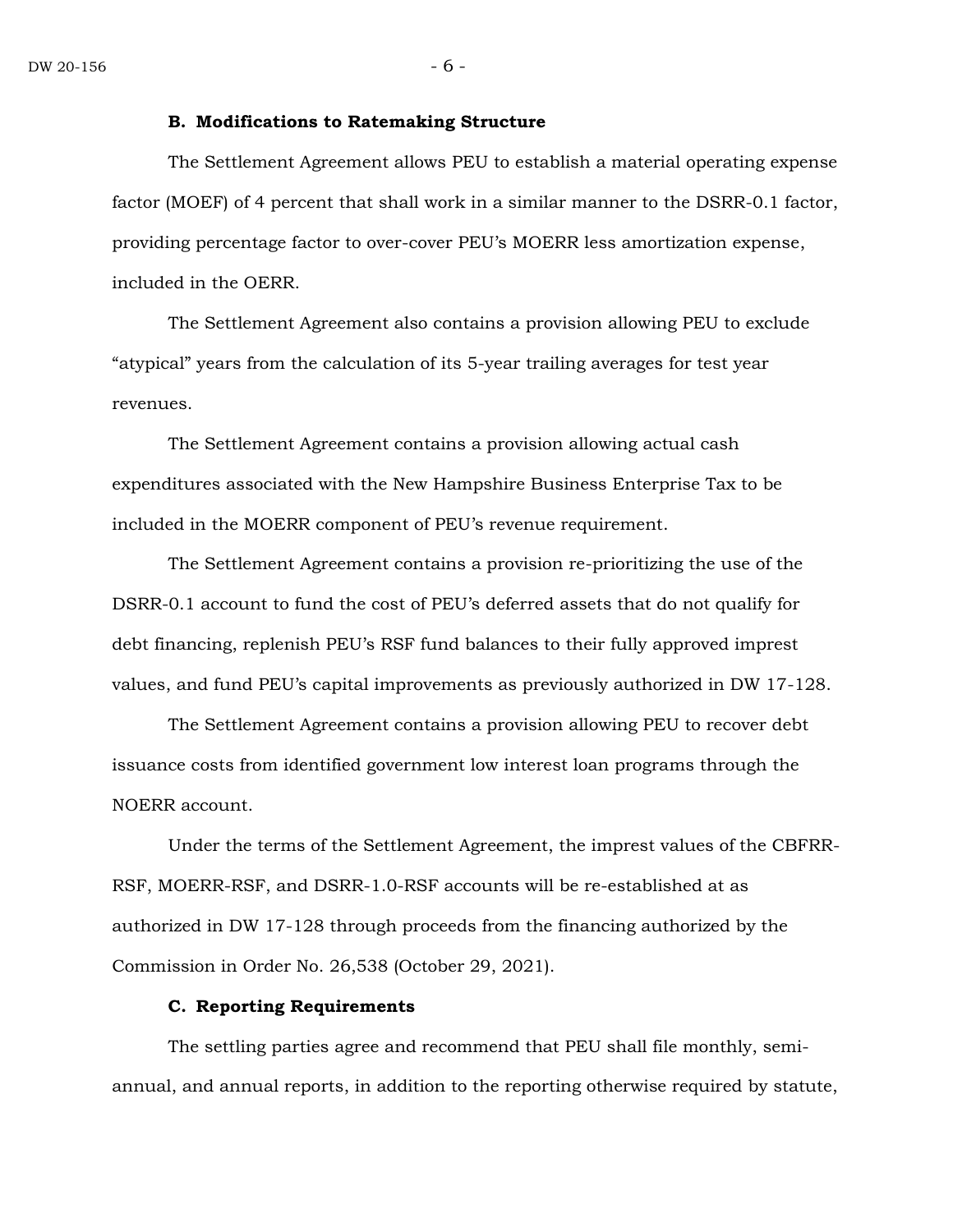rule, or order, beginning January 1, 2022. Monthly reporting would include an income statement, as well as balance sheet showing the balances of the CBFRR-RSF, MOERR-RSF, DSRR-1.0-RSF, and DSRR-0.1 accounts. Semi-annual reporting would include a detailed debt service schedule, identified state and federal tax payments and refunds, and a MOERR variance report. Annual reporting would include a reconciliation of net income/loss with calculated revenue surplus/deficits and a reconciliation of cash and regulatory RSF account balances.

#### **D. Other Matters**

The Settlement Agreement<sup>2</sup> proposed a resolution to two recurring audit issues. First, the Settling Parties agreed that ongoing allocation of supplemental executive retirement plan costs as a component of affiliate allocation calculations is just and reasonable. Second, the Settling Parties agreed that PEU's current treatment of loan forgiveness pertaining to an identified American Recovery and Reinvestment Act loan and State Revolving Fund loans as Gains from Forgiveness, as opposed to Contributions in Aid of Construction, is acceptable.

The Settling Parties agreed that PEU shall make rate case filings on a regular basis, employing a three-year full rate case cycle as a matter of normal course. This provision of the Settlement Agreement would not nullify or supersede any existing requirements triggering a rate case filing established in Docket DW 17-128, or PEU's ability to file a rate case if it determines rate relief or emergency rates are warranted.

The Settlement Agreement also contains a provision relating to any prospective renewal, modification or termination of an existing water supply agreement with the Town of Hudson. PEU agreed to participate in joint discussions with the Town of

<sup>2</sup> With reference to the resolution of audit issues, the Settling Parties do not include the Town of Litchfield, the Town of Londonderry, or Mr. Husband; these parties neither supported nor objected to the Settlement Agreement's treatment of these issues.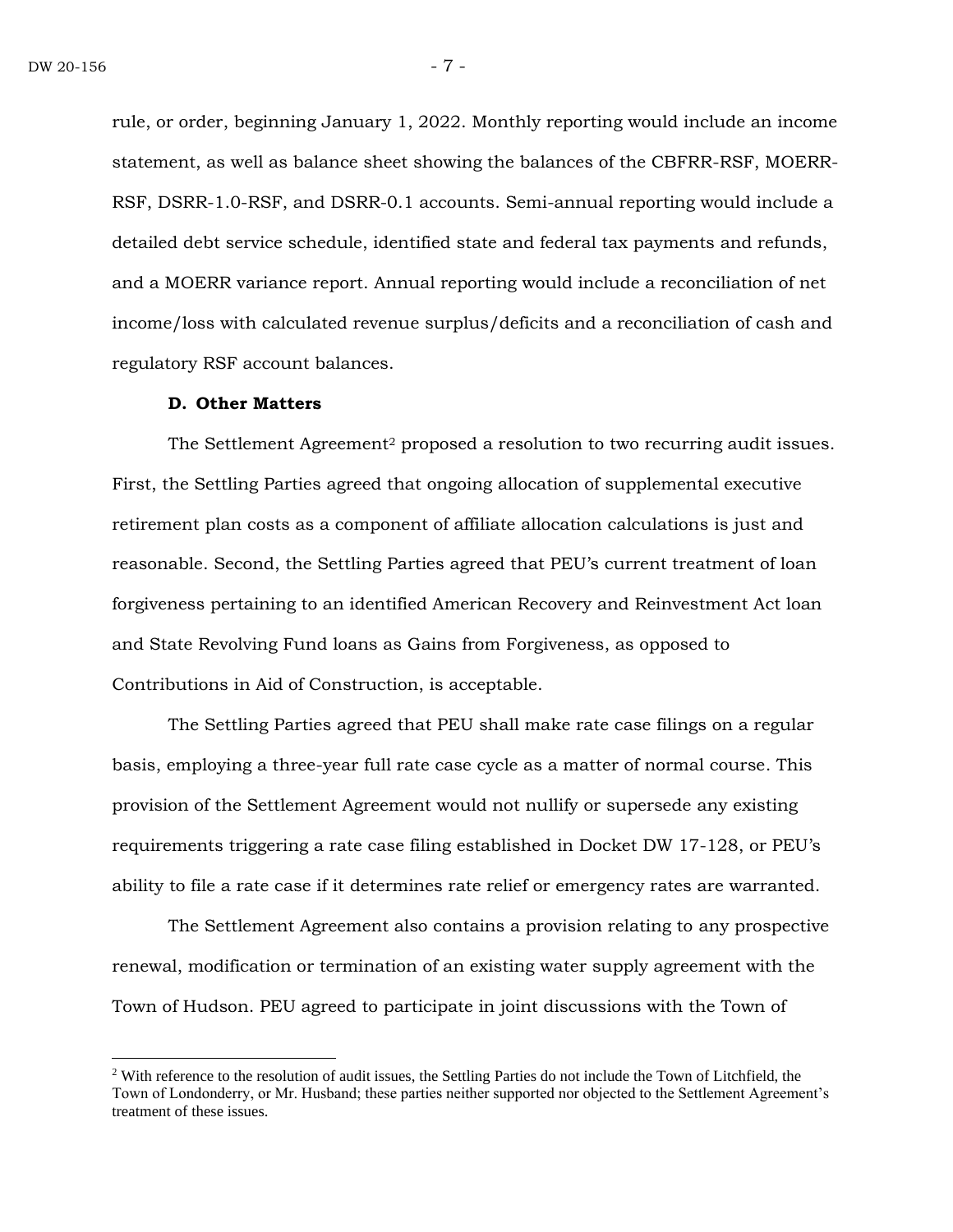Litchfield and Mr. Husband in advance of a November 2024 notice deadline relating to that agreement.

#### **IV. POSITIONS OF THE PARTIES**

PEU, the New Hampshire Department of Energy (Energy), the Town of Litchfield, the Town of Londonderry, Richard M. Husband, the Office of the Consumer Advocate (OCA), and Andrew D. Myers supported the Settlement Agreement as just and reasonable, and serving the public interest.

Petitions for intervention were granted to the following individuals: Richard Lascelles, Ralph Boehm, Mark Vandendyke, Robert Corcoran, Christopher Burns, Thomas Boutilier. These individuals did not appear at the hearing on permanent rates or make filings subsequently to being granted intervention, therefore their positions on the Settlement Agreement are not known.

#### **V. COMMISSION ANALYSIS**

Unless precluded by law, informal disposition by stipulation may be made of any contested case at any time prior to the entry of a final decision or order. RSA 541- A:31, V(a). Pursuant to Puc 203.20(b), the Commission shall approve the disposition of any contested case by stipulation "if it determines that the result is just and reasonable and serves the public interest." The Commission encourages parties to settle disagreements through negotiation and compromise because it is an opportunity for creative problem solving, allows parties to reach a result in line with their expectations, and is often a better alternative to litigation. *Pennichuck Water Works*, Order No. 26,070 at 14-15 (November 7, 2017). Nonetheless, the Commission cannot approve a settlement, even when all parties agree, without independently determining that the result comports with applicable standards. *Id.* at 14.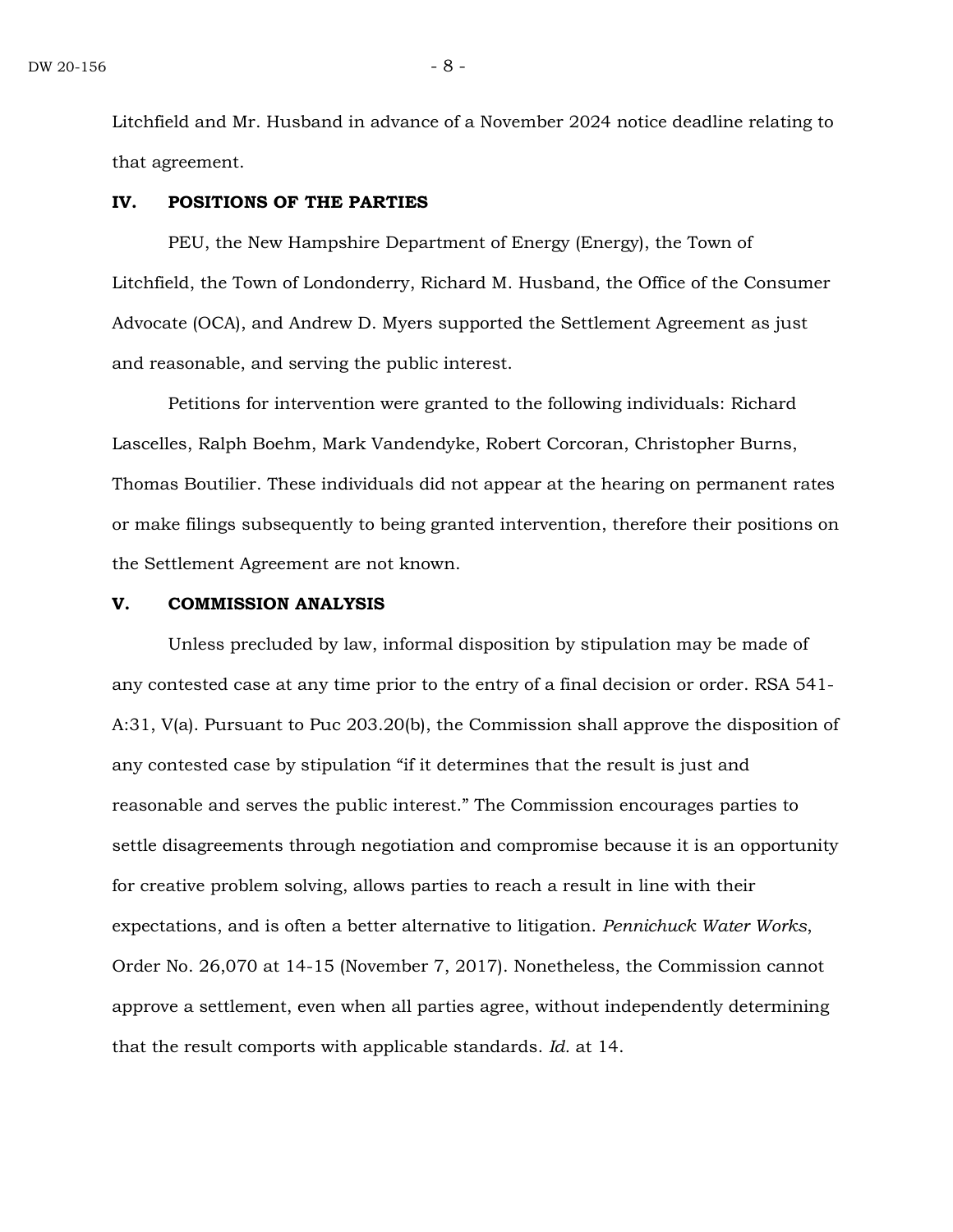Pursuant to RSAs 374:2, 378:7, and 378:28, the Commission may approve permanent rates if it finds they are just and reasonable and reflect capital improvements that are found to be prudent, used, and useful. In determining whether rates are just and reasonable, the Commission acts as arbiter between the interests of customers and the regulated utility. RSA 363:17-a. The utility bears the burden of proving the necessity of increased rates. RSA 378:8.

The rationale to modify PEU's ratemaking methodology is that the Company, with no access to equity markets, finances its operational and infrastructure needs solely through debt. Jayson Laflamme, the Assistant Director of the Water Group within the Regulatory Support Division of the Department of Energy, testified in support of the proposed changes to PEU's revenue and ratemaking methodology, stating that the ratemaking modifications contained in the Settlement Agreement will provide adequate assurance to the creditors of the Company and its affiliates regarding the sufficiency of PEU's cash flow, liquidity and solvency, and that the rate increase proposed represents an equitable balancing of the interests of PEU and its ratepayers. Hearing Transcript of December 15, 2021, a.m. session at 109–110.

We have reviewed the evidence presented regarding permanent rates and the terms of the Settlement Agreement. We find that the revised ratemaking methodology addresses PEU's specific needs and is a result of the knowledge gained as the Company has transitioned from an investor-owned to a municipally-owned utility. This methodology is unique to municipally-owned utilities with dividend restrictions and no profit making motive.

The Settlement Agreement provides a modified rate structure with a total revenue requirement for PEU of \$10,339,633. In deriving this revenue requirement, the Settling Parties agreed to a permanent increase to base revenues from water sales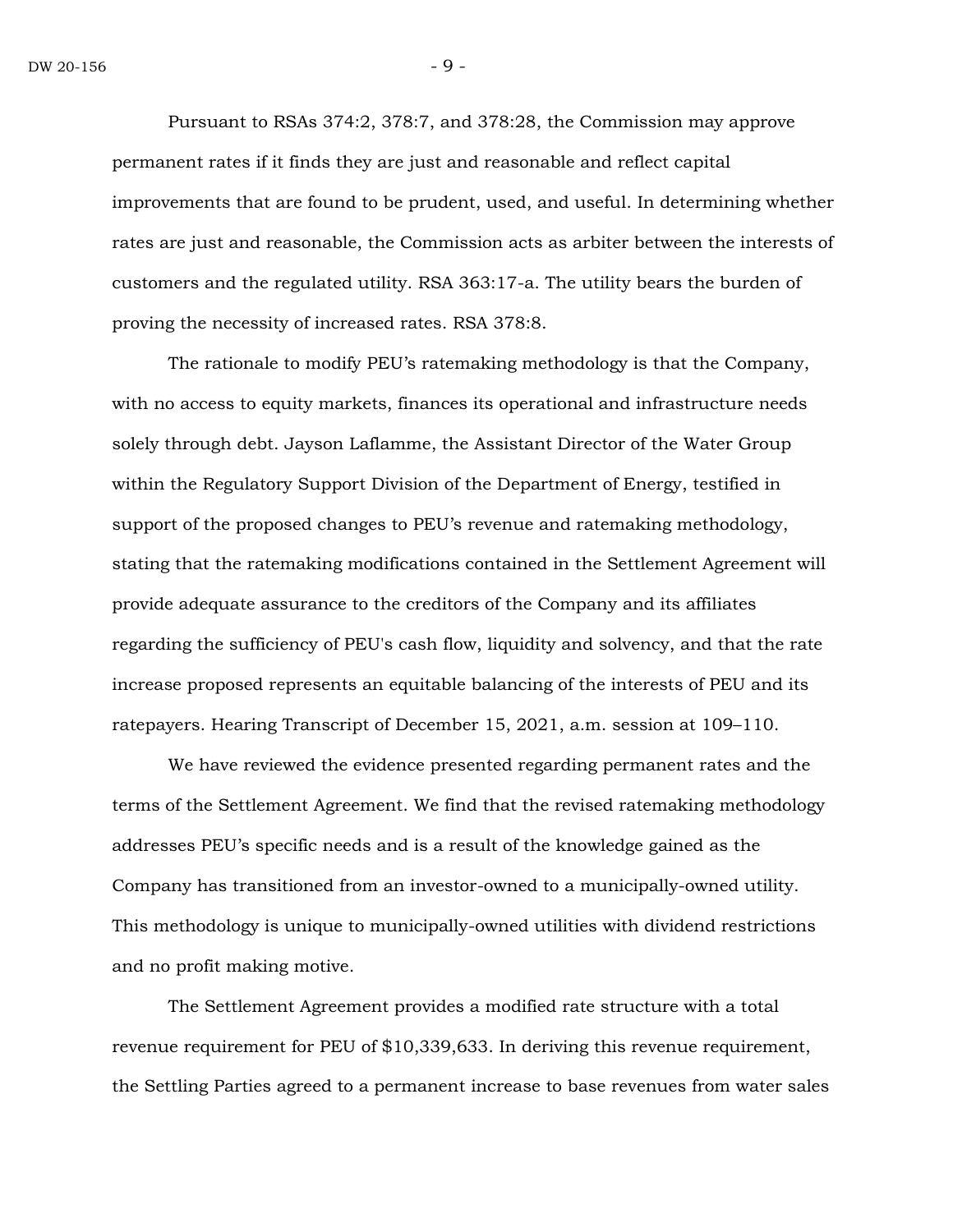of \$10,130,530, 16.79 percent, based on pro forma test year of 2019. Based on PEU's debt service and cash flow requirements, we find the proposed revenue requirement will produce rates necessary to maintain safe and adequate service and that are just and reasonable. We will therefore approve the rates pursuant to RSA 378:28 and Puc 203.20(b). Furthermore, we find PEU's 2019 QCPAC qualifying capital projects, as identified in Exh. 7, to be prudent, used and useful pursuant to RSA 378:28.

Accordingly, we find the Settlement Agreement just and reasonable and approve it, adopting all recommendations made by the settling parties.

#### **Based upon the foregoing, it is hereby**

**ORDERED**, that the Settlement Agreement on permanent rates as submitted in this docket is **APPROVED**; and it is

**FURTHER ORDERED**, that the PEU's 2019 QCPAC qualifying projects are found to be prudent, used and useful as discussed herein; and it is

**FURTHER ORDERED**, that pursuant to N.H. Code Admin. Rules Puc 1603, PEU shall submit properly annotated revised tariff pages consistent with the terms of the Settlement Agreement within 15 days of the date of this order; and it is

**FURTHER ORDERED**, that PEU shall file, within 30 days of the date of this order, documentation of the difference between temporary rates pursuant to Order No. 26,508 and permanent rates as finally determined herein, and file for Commission approval a proposed surcharge for recovering the difference from customers; and it is

**FURTHER ORDERED**, that PEU shall file its final rate case expense request pursuant to Puc 1905.02 no later than 30 days from the date of this order.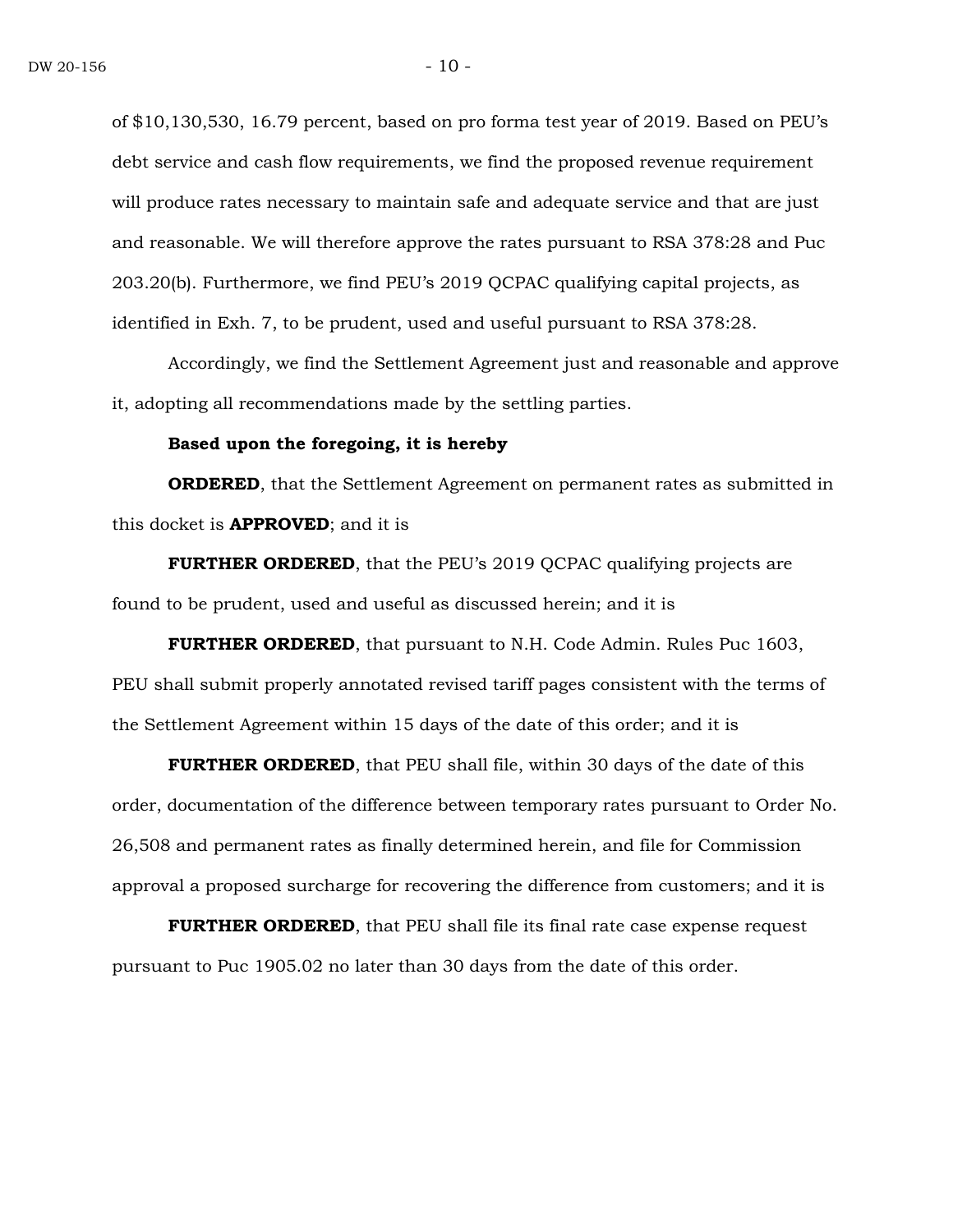By order of the Public Utilities Commission of New Hampshire this eighteenth day of February, 2022.

Daniel C. Goldner Chairman Pradip K. Chatto Commissioner